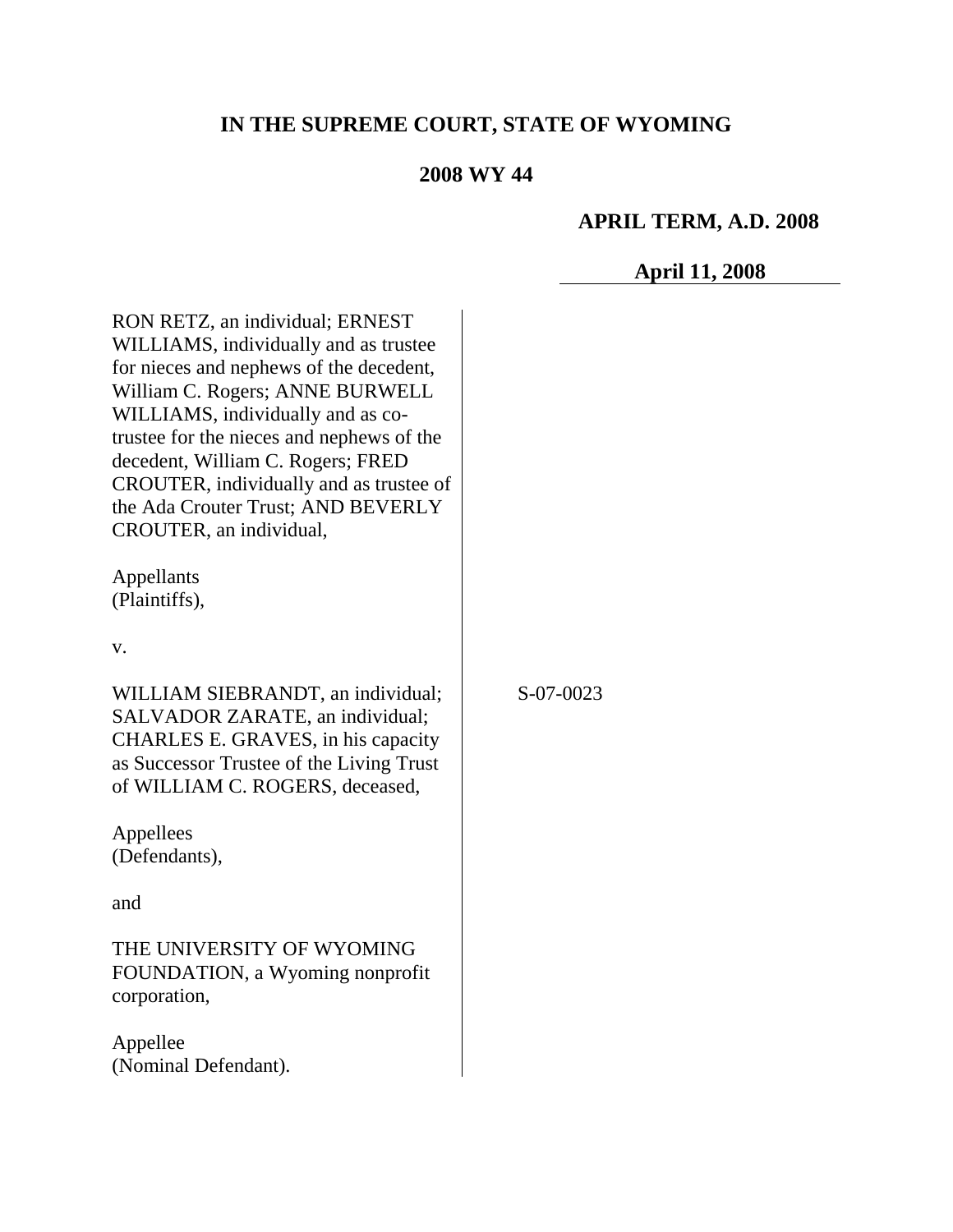#### *Appeal from the District Court of Albany County The Honorable Jeffrey A. Donnell, Judge*

#### *Representing Appellants:*

C.M. Aron, Aron and Henning, LLP, Laramie, Wyoming; and Mattaniah Eytan, Law Offices of Mattaniah Eytan, Corte Madera, California. Argument by Mr. Eytan.

#### *Representing Appellees:*

Jason M. Tangeman, Jeff Anthony, and Philip A. Nicholas of Anthony, Nicholas & Tangeman, LLC, Laramie, Wyoming, for Appellees William Siebrandt and Salvador Zarate. Paul J. Hickey, Roger C. Fransen, and Brandi L. Monger\* of Hickey & Evans, LLP, Cheyenne, Wyoming, for Appellee Charles E. Graves (Trustee). Gregory C. Dyekman and Timothy L. Woznick of Dray, Thomson & Dyekman, P.C, Cheyenne, Wyoming, for Appellee The University of Wyoming Foundation. Argument by Messrs. Hickey, Tangeman, and Woznick.

## *Before VOIGT, C.J., and GOLDEN, HILL, and BURKE, JJ, and RYCKMAN, DJ.*

\*Order Granting Motion Allowing Brandi L. Monger to Withdraw as Counsel entered September 18, 2007.

**NOTICE: This opinion is subject to formal revision before publication in Pacific Reporter Third. Readers are requested to notify the Clerk of the Supreme Court, Supreme Court Building, Cheyenne, Wyoming 82002, of any typographical or other formal errors so that correction may be made before final publication in the permanent volume.**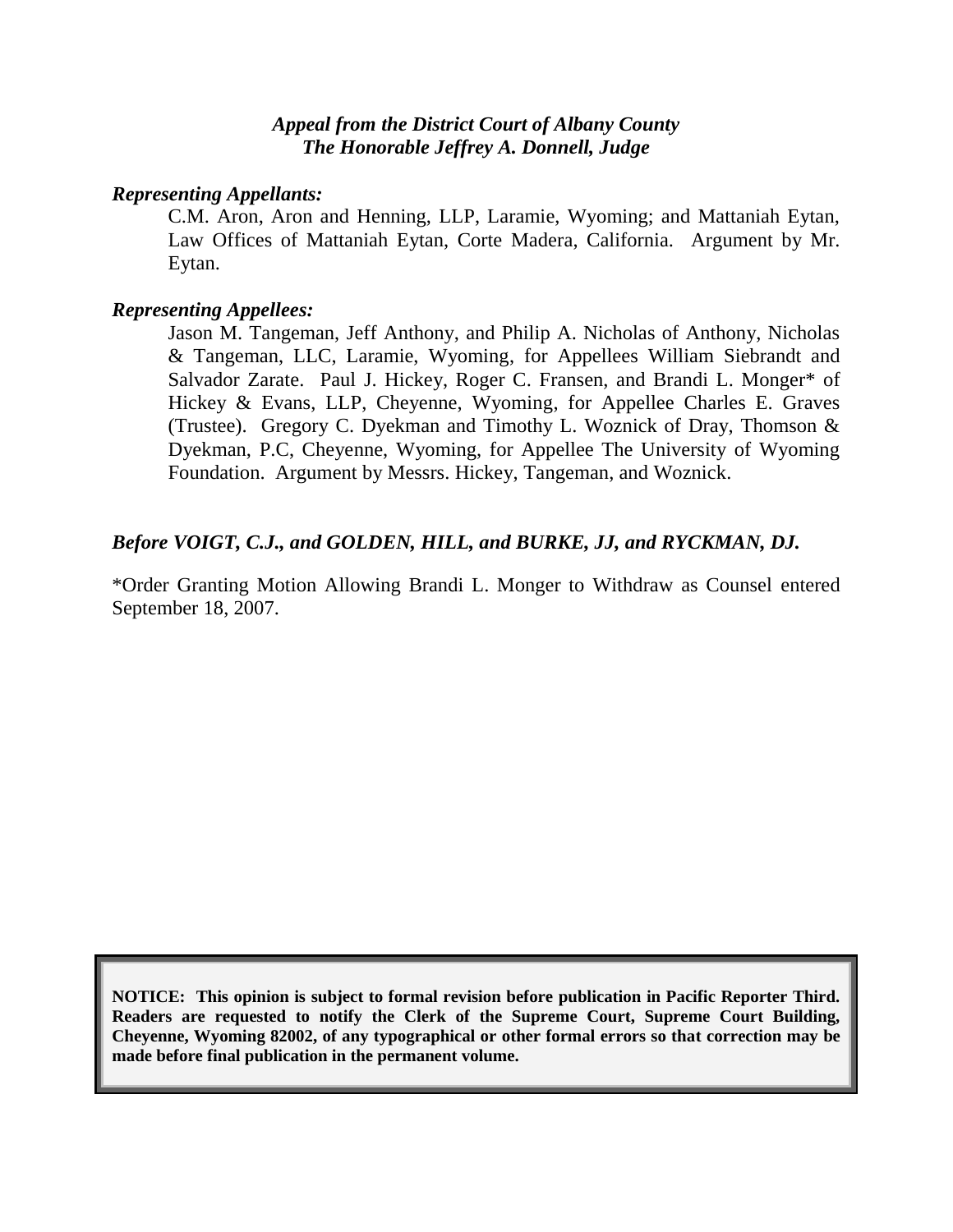#### **VOIGT**, **Chief Justice**.

[¶1] Appellants, Ron Retz, Ernest Williams, Anne Burwell Williams, Fred Crouter, and Beverly Crouter, request relief from the district court's grant of two separate motions for summary judgment, the last of which effectively disposed of Appellants' claims against Appellees William Siebrandt, Salvador Zarate, Charles E. Graves (Trustee), and The University of Wyoming Foundation. Appellants also contest the district court's denial of a motion to amend the complaint. We affirm.

#### **ISSUES**

[¶2] 1. Did the district court abuse its discretion in denying Appellants' request for leave to amend the complaint?

2. Did the district court properly grant summary judgment on the claim for breach of contract to make a will and on the claim challenging the validity of the 2002 trust?

Appellants" Notice of Appeal also lists several other issues. Appellants chose not to argue those issues in their briefs and we consider them waived.

## **FACTS**

[¶3] Colonel William C. Rogers (the Colonel) died in Carmel, California, on April 30, 2003. The Colonel was 96 years old, not married at the time of his death, and had no known children. His only marriage was dissolved in 1966 after protracted litigation. During the divorce, the Colonel transferred most of his assets to various members of his immediate family with the apparent goal of keeping his wife from reaching those assets in the divorce. When the divorce was completed, his family returned the Colonel"s assets to him. The Colonel ceased contact with his family at some point thereafter. At the time of his death, the Colonel had not maintained contact with his family for more than 30 years. Appellants Anne Burwell Williams and Ernest Williams are the children of two of the Colonel"s sisters.

[¶4] The Colonel spent some years in Wyoming and Nebraska before moving to California in 1997. By then, the Colonel was unable to walk and required assistance with the daily tasks of life. He lived in several assisted living facilities before purchasing his own home, where he lived during his last years with the help of a caretaker. The Colonel"s closest companion during this time was Appellee William Siebrandt. Mr. Siebrandt, who had known the Colonel for many years, helped the Colonel manage his significant investments, arranged for his care, and visited him daily. The Colonel"s relationship with Siebrandt was a problematic one, and both parties cut off contact with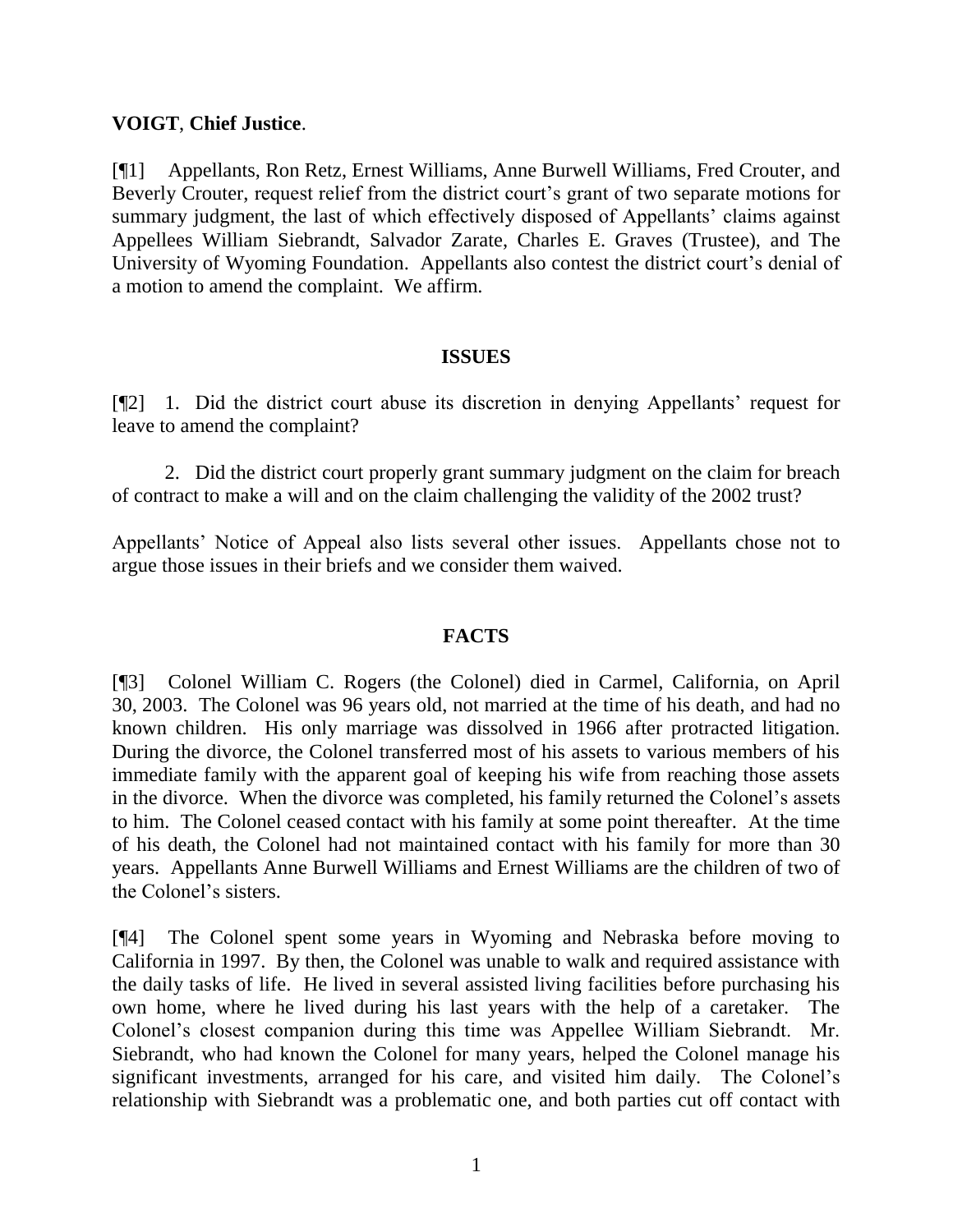each other several times over the years before the Colonel moved to California. Over the course of their relationship, the Colonel gave Siebrandt a series of generous monetary gifts.

[¶5] The Colonel was meticulous in his estate planning. He created a series of instruments, including at least ten separate amended living trusts, over the course of the years. The trusts have minor variations, but all contain a number of individual and charitable bequests and leave the residual estate to the University of Wyoming. The Colonel also donated generously to the University during his life.

[¶6] During his life, the Colonel was trustee of his own revocable trust. Upon his death, that responsibility passed to his attorney, Appellee Charles Graves. Mr. Graves sent notice of the Amended Living Trust of William C. Rogers, dated February 16, 2002, to all beneficiaries in June of 2003. Appellants, all of whom are either beneficiaries of the trust or claim some right to assets contained therein, filed the Complaint in this action on April 29, 2005. Appellants alleged, *inter alia*, that the 2002 trust was executed under undue influence, that the trust was forged, that the trust was created in violation of a contract to make a will, and that the Trustee had violated his duty to the trust by refusing to bring suit in California to recover monies Appellants allege were misappropriated before the Colonel"s death. Appellees moved for summary judgment, which the district court partially granted on September 12, 2006. After the Motion for Summary Judgment was filed but before the order partially granting summary judgment was entered, Appellants moved to amend their Complaint. The district court denied that motion in part and granted summary judgment for Appellees on the remaining issues on November 28, 2006. This appeal followed.

## **DISCUSSION**

#### **A.** *The Motion to Amend*

[¶7] The law in Wyoming is well settled that the decision to allow amendment to pleadings is vested within the sound discretion of the district court. That decision will be reversed only for an abuse of discretion shown by clear evidence.

> Leave to amend pleadings "shall be freely given when justice so requires." We have identified the proper test as to what the trial court should consider when an amendment is proffered to be the following:

> If the underlying facts or circumstances relied upon by a plaintiff may be a proper subject of relief, he ought to be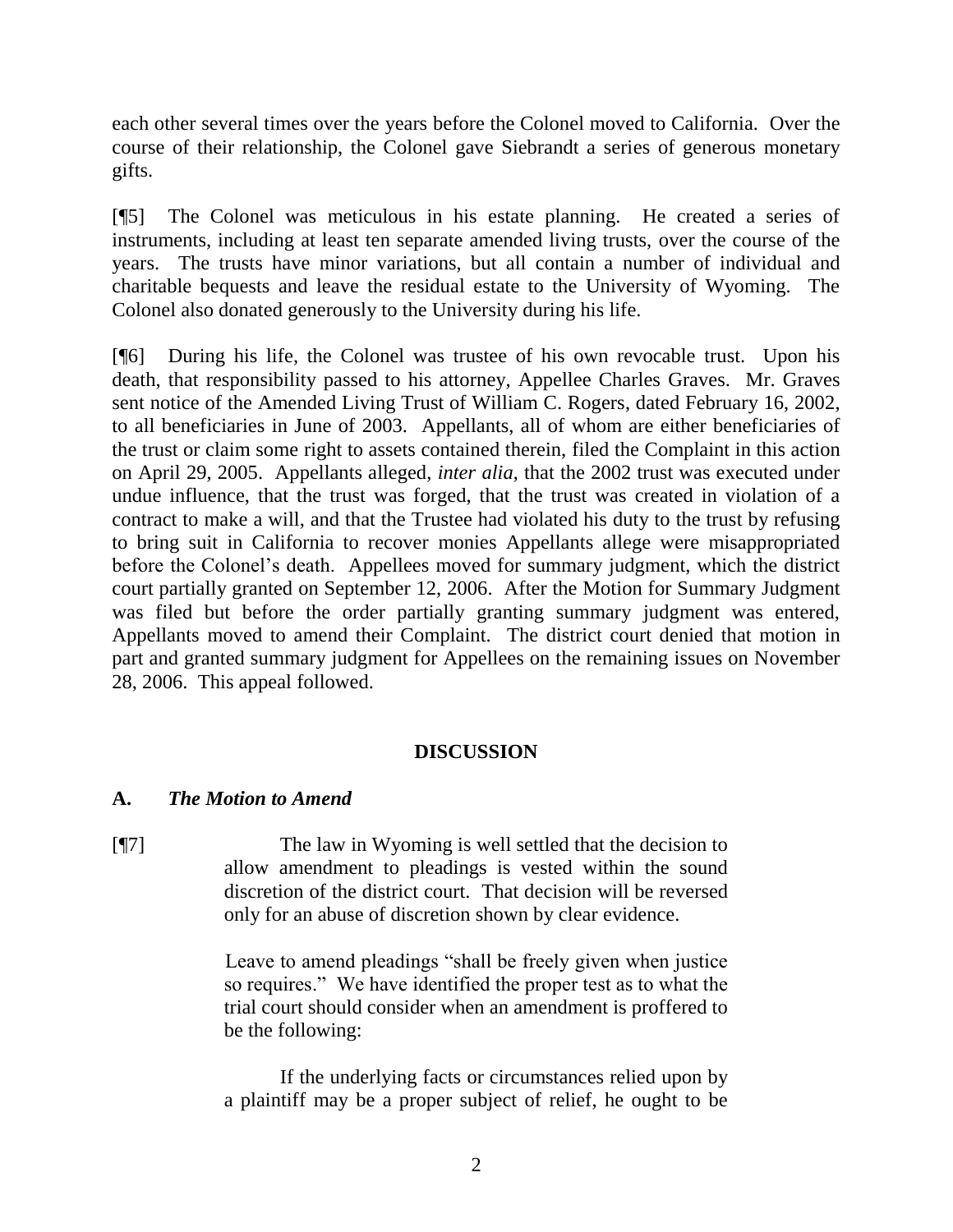afforded an opportunity to test his claim on the merits. In the absence of any apparent or declared reason – such as undue delay, bad faith or dilatory motive on the part of the movant, repeated failure to cure deficiencies by amendments previously allowed, undue prejudice to the opposing party by virtue of allowance of the amendment, futility of amendment, etc. – the leave sought should, as the rules require, be "freely given.'

*Armstrong v. Hrabal*, 2004 WY 39, ¶ 11, 87 P.3d 1226, 1230-31 (Wyo. 2004) (internal citations and quotation marks omitted).

[¶8] We cannot find that the district court abused its discretion in denying Appellants leave to amend the Complaint. Several of the above-stated factors, any one of which gives a district court reason to deny amendment of a complaint, were present in this case. Appellants filed their Motion to Amend Complaint on August 22, 2006, more than a year after filing the Complaint, and only days from the court-ordered discovery cut off. At that time, Appellees" Motion for Summary Judgment was still pending. Several of the changes to the Complaint modified claims that were the subject of that summary judgment motion. Appellants also attempted to add new claims that would not be in danger from the pending summary judgment motion. The requested changes would have required significant additional discovery, including retaking depositions, and would have entitled Appellees to further dispositive motions.<sup>1</sup> Many of the proposed changes would also have been futile because the district court had already disposed of the underlying issues on summary judgment by the time the motion was decided. The claims that had not yet been decided suffered from the same failures of proof that ultimately led the district court to dismiss summarily the remainder of Appellants' claims as discussed below, and amendment to add them would have been futile. *See infra* ¶¶ 9-13.

[¶9] Appellants Anne Burwell Williams and Ernest Williams, the Colonel"s estranged niece and nephew, argue that the district court should have allowed them to amend the Complaint to add their claim to have Appellee Charles Graves removed as Trustee. The district court found that this claim was a reiteration of Appellants' earlier request for injunctive relief, requesting that the court require the Trustee to sue Appellees Siebrandt and Zarate in California to recover trust monies Appellants feel were misappropriated. The district court found that Mr. Graves had not abused his discretion as Trustee when it dismissed the former claim, and did not therefore abuse its discretion when it refused to allow Appellants to add another claim based on the same set of facts and allegations.

 <sup>1</sup> At the time of the hearing on the Motion to Amend Complaint, the deadline for filing dispositive motions had passed.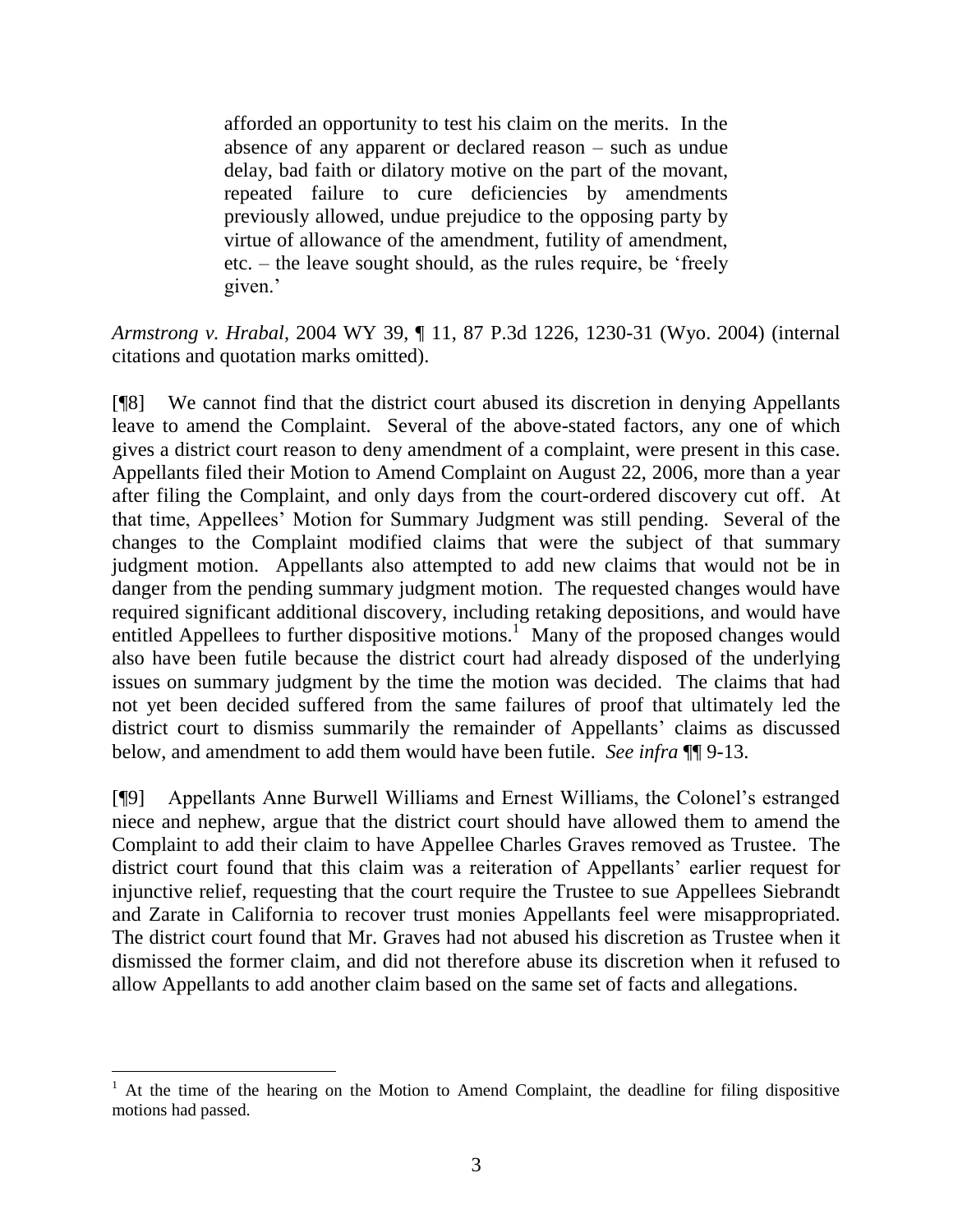[¶10] Appellants also take issue with the district court"s refusal to allow them to amend their Complaint to add claims for the torts of elder abuse and undue influence. Appellants have not made any cogent argument supported by law as to why a Wyoming court should have jurisdiction, or accept venue, over torts allegedly committed in California, by California residents, against another California resident. Nor do Appellants give any reason they would have standing to bring such a claim on behalf of the Colonel personally. The only justification Appellants give in their brief is that the district court stated in its September 12, 2006 decision letter that "[appellants'] concerns can be resolved fully and fairly in the current litigation and without resorting to additional litigation in California." That statement was made in reference to the district court's disposition of Appellants" attempts to force the Trustee to file suit in California. It does not have any bearing on the issues of jurisdiction or standing for tort claims brought directly by Appellants. The district court did not abuse its discretion when it disallowed amendment to include these claims.

[¶11] Appellants Fred and Beverly Crouter attempted to bring several claims on behalf of their mother, Ada Crouter, the Colonel"s long-time friend and companion during his years in Wyoming and Nebraska. First, they contest the district court's denial of their request to amend the Complaint to add several breach of contract claims against Colonel Roger"s estate. The district court found, in addition to the timeliness issues, that the claims would be futile, and refused to allow the amendment. The Crouters alleged that the Colonel promised to care for their mother, Ada Crouter. However, Appellants failed to allege any form of consideration for the alleged promise. "Absent some indicia of actual consideration, a contract will be held invalid by the courts." *Miller v. Miller*, 664 P.2d 39, 41 (Wyo. 1983). The district court did not abuse its discretion when it denied Appellants' request to add this futile claim to the litigation.

[¶12] The last claim about which Appellants make specific argument on appeal is the Crouters" claim that the Colonel used a fraudulent document wrongfully to withdraw securities from an account he held jointly with Ada Crouter in 1991. The district court properly denied the request to amend to add this claim because the Crouters could not have prevailed as a matter of law. The statute of limitations on conversion is four years. Wyo. Stat. Ann. § 1-3-105(a)(iv)(B) (LexisNexis 2007). Although Wyoming counts the statute of limitations from the date of discovery of a claim, we have previously held that

> the words "until the discovery of the fraud" appearing in § 1-18 mean from the time the fraud was known or could have been discovered in the exercise of reasonable diligence. They do not necessarily mean until the party complaining had actual notice of the fraud alleged to have been committed.

*Mason v. Laramie Rivers Co.*, 490 P.2d 1062, 1064 (Wyo. 1971).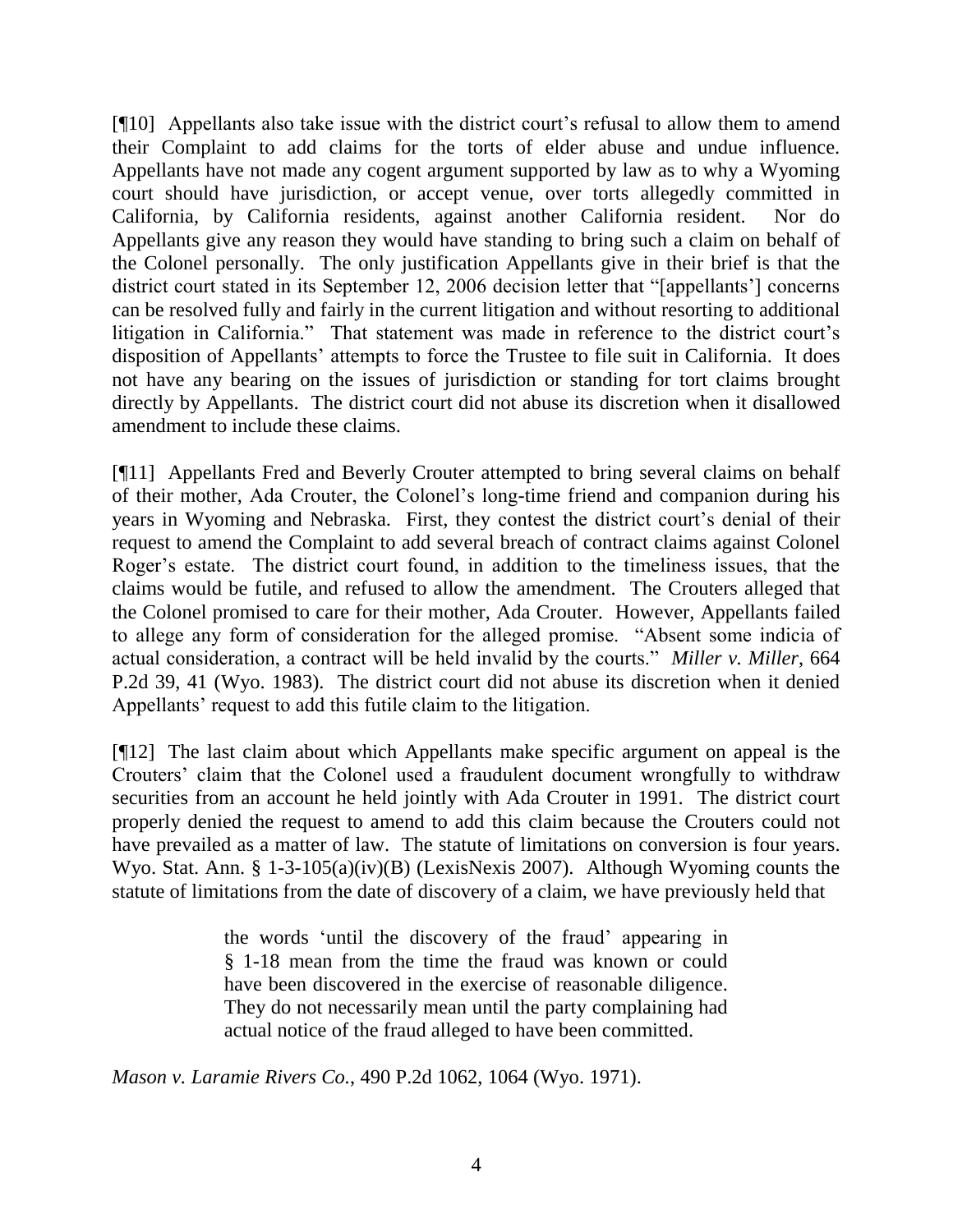[¶13] Ada Crouter was a joint holder of the account from which the Colonel withdrew the securities in 1991. A simple inquiry at the brokerage would have shown her that the account had been emptied. An account holder is charged with knowledge of the state of her account. *O'Donnell v. Western Nat'l Bank of Casper*, 705 P.2d 1242, 1245 (Wyo. 1985). The Complaint in this action was filed on April 29, 2005, more than 13 years after the securities were withdrawn. The district court did not abuse its discretion in refusing the Crouters" request to add this claim.

#### **B.** *Summary Judgment*

 $\overline{a}$ 

[¶14] When we review the granting of a summary judgment, we employ the same standards and use the same materials as were employed and used by the trial court. We examine the record from the vantage point most favorable to the party who opposed the motion, and we give that party the benefit of all favorable inferences that may fairly be drawn from the record. Summary judgment is appropriate only when no genuine issue as to any material fact exists and the prevailing party is entitled to have a judgment as a matter of law. A genuine issue of material fact exists when a disputed fact, if it were proven, would have the effect of establishing or refuting an essential element of the cause of action or defense which the parties have asserted. We review a grant of summary judgment deciding a question of law de novo and afford no deference to the trial court's ruling. . . . We will affirm a grant of summary judgment if it can be sustained on any legal ground appearing in the record.

*Platt v. Creighton*, 2007 WY 18, ¶ 7, 150 P.3d 1194, 1198-99 (Wyo. 2007) (citations and quotation marks omitted).

[¶15] The district court granted summary judgment on all issues in two separate decision letters. Appellants contest the district court's decision on two of those issues, which we will address here.<sup>2</sup>

<sup>2</sup> Appellant carries the burden of bringing a complete record to this Court for review. *Stroup v. Oedekoven*, 995 P.2d 125, 129 (Wyo. 1999). Appellants filed several motions and supplements in opposition to the motions for summary judgment, but only designated one of those for inclusion in the record on appeal. Although we review a grant of summary judgment *de novo*, that standard does not alter the fact that we only consider the portions of the record that the parties have properly designated for appellate review. In this case, we have considered the arguments made and the exhibits cited in the documents we have in the record.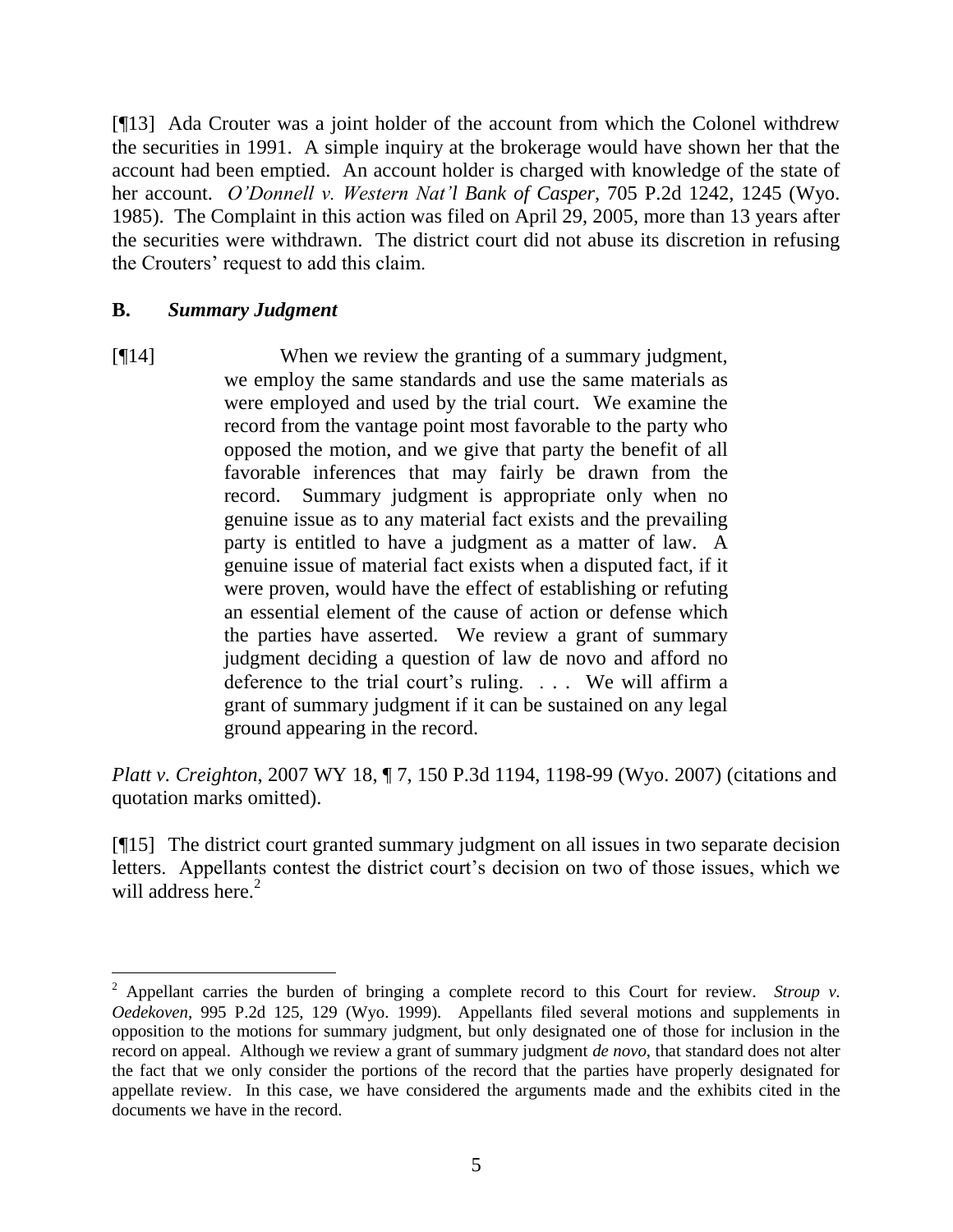## **1.** *Contract to Make a Will*

[¶16] Appellants Ernest Williams and Anne Burwell Williams claim that the Colonel entered into an agreement with their parents, his sisters, to leave all of his money to his family when he died. In its Order Granting Partial Summary Judgment, the district court dismissed that claim because it found that Appellants were not able to produce any competent evidence<sup>3</sup> to support the allegations contained therein. However, the contract would be unenforceable even if evidence supported its existence. Appellants claim that the Colonel agreed to leave his money to his sisters and their families in exchange for their help in hiding his assets from his then-wife during the divorce. "Generally, a contract which is contrary to public policy will not be recognized by the court, and the parties to such contract will be left as the court finds them." *Tate v. Mountain States Tel. & Tel. Co.*, 647 P.2d 58, 61 (Wyo. 1982). It is certainly against public policy in this state to contract to hide assets in order to prevent a court sitting in divorce proceedings from considering all assets when dividing a marital estate. We would decline to enforce such a contract without regard to the evidence presented. The district court acted properly in summarily dismissing this claim.

## **2.** *Undue Influence*

 $\overline{a}$ 

[¶17] The district court summarily dismissed Appellants" claims that the 2002 trust instrument was either forged or executed under the undue influence of Appellees Siebrandt and Zarate. The district court determined that Appellants had no standing to attack the 2002 trust. In its November 28, 2006 decision letter, the district court reasoned that Appellants had no tangible interest in setting aside the 2002 trust because they would not take any differently under the previous trust instrument. Appellants argue that the proper course of action is to reinstate a will the Colonel executed in 1988, and not the 2000 trust that was the predecessor to the 2002 trust instrument.

[¶18] Under Wyo. Stat. Ann. § 4-10-407 (LexisNexis 2007), "a trust is void to the extent its creation was induced by fraud, duress or undue influence." The 2002 trust was the means of revoking the previous (2000) trust instrument. Appellants have presented no evidence showing that any independent revocation of the 2000 trust ever took place. If the portions of the 2002 trust relating to Appellees Siebrant and Zarate were void because of undue influence, the University of Wyoming, as the residual beneficiary, would benefit, and there would be no change in the bequest to Appellants. If the 2002 trust instrument were void in its entirety, and had no legal effect, then the 2000 trust would never have been revoked, and would remain in effect. In that case, the district court

<sup>&</sup>lt;sup>3</sup> The "evidence" filed in this case consists of thousands of pages of poorly organized, often illegible, largely irrelevant, painfully duplicative, and generally unexplained documents. We have addressed the relevant documents cited by the parties amidst this cullage. The fact that we review a district court"s decision *de novo* in a case for summary judgment does not excuse the parties from proper citation to those portions of the record relevant to their respective arguments.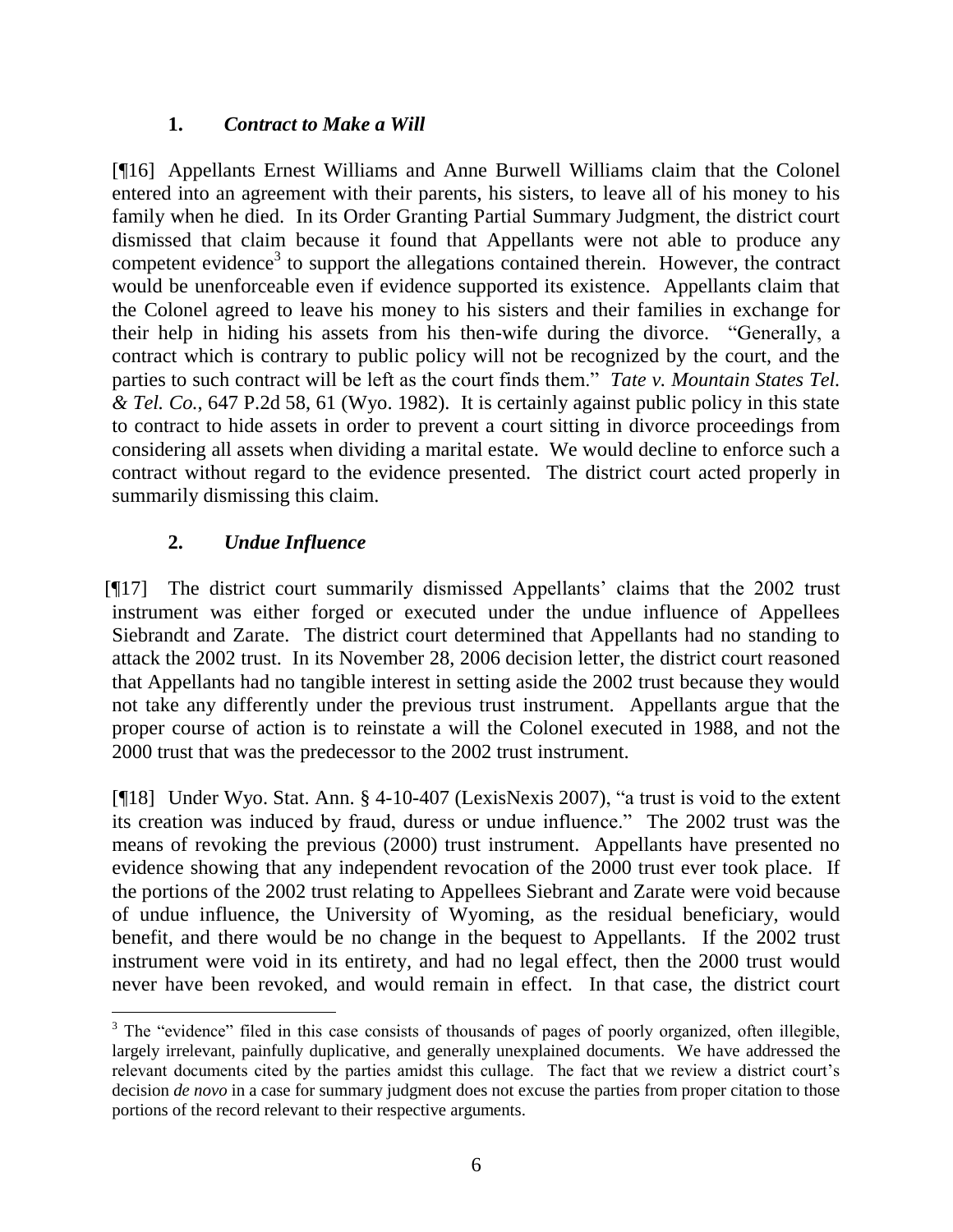reasoned, if Appellants have not presented sufficient evidence to raise an issue of fact as to the validity of the  $2000$  trust,  $4$  their claims must fail. The parties have argued this issue extensively in their briefs. However, we may affirm a summary judgment on any grounds supported by the record. *Platt*, 2007 WY 18, ¶ 7, 150 P.3d at 1198-99. Here, we find that the more determinative issue is that Appellants have not raised an issue of material fact as to the validity of any part of the 2002 trust. Therefore, we need not consider what would happen were that trust to be found void in whole or in part.

[¶19] In order to establish that a will (or in this case, a testamentary trust) was executed under undue influence, a party must establish:

> (1) the relations between the one charged with exercising the undue influence and the decedent affording the former an opportunity to control the testamentary act; (2) that the decedent"s condition was such as to permit \* \* \* subversion of h[is] freedom of will; (3) that there was activity on the part of the person charged with exercising undue influence; and (4) that such person unduly profited as beneficiary under the will.

*In re Estate of Loomis*, 810 P.2d 126, 129 (Wyo. 1991).

[¶20] Appellees, as movants, bear the initial burden of establishing a *prima facie* case for summary judgment. *In re Estate of McLean*, 2004 WY 126, ¶ 12, 99 P.3d 999, 1004 (Wyo. 2004). In support of their Motion for Summary Judgment, Appellees provided a series of testamentary instruments dating back to 1988, all of which show a pattern of bequests similar to those found in the 2002 trust, with bequests to various individuals and a number of bequests to specific charities. The University of Wyoming was the residual beneficiary under all of these instruments. This pattern is consistent with the bequests in the 2002 trust.

[¶21] Appellees also provided an affidavit of Trustee Charles Graves, who attested that he had known the Colonel for decades, spoke with him on a regular basis, met with him occasionally over the years, and had observed, firsthand, the Colonel"s relationship with Appellee Siebrandt. Mr. Graves verified that he drafted the 2002 trust at the Colonel"s instruction, that he spoke directly to the Colonel regarding the terms to be added to and removed from the 2000 trust, and that he believed that the document was an expression of

 $4$  Appellants claim that they could not be expected to attack the 2000 trust, because they were never served with proper notice of that instrument pursuant to Wyo. Stat. Ann. § 4-10-813(b)(iii) (LexisNexis 2007). However, the district court was not enforcing the 2000 trust but instead was attempting to determine what effect the possible invalidity of the 2002 trust would have as a matter of law. Once Appellees argued that a void 2002 trust could not have revoked the previous instrument, Appellants ignored the possibility that the court would accept that reasoning at their peril.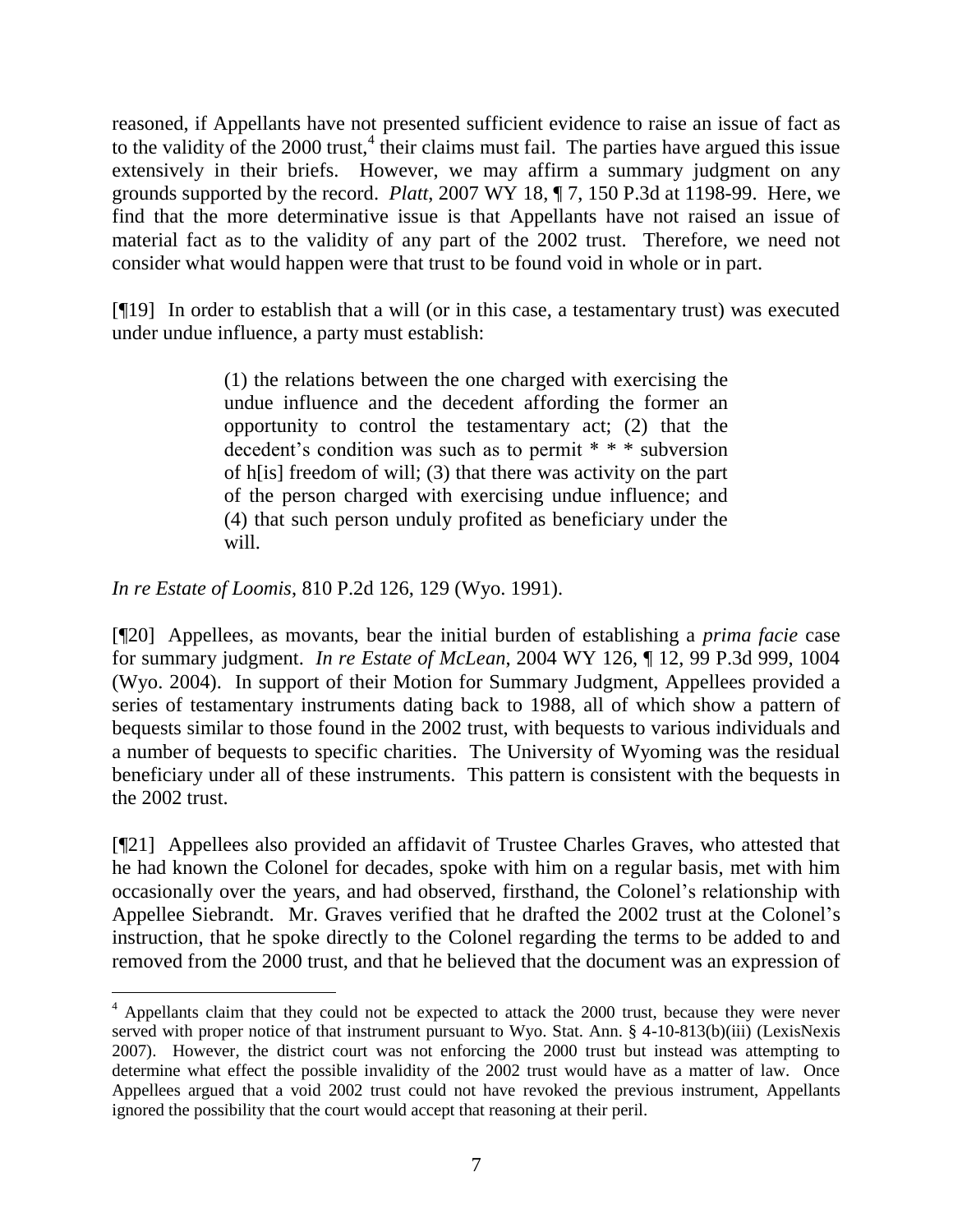the Colonel"s wishes, and not those of any other party exerting influence over him. Mr. Graves also explained that he was personally aware that the Colonel transferred a significant amount of money in the form of gifts to Appellee Siebrandt throughout the Colonel"s lifetime.

[¶22] Appellees also provided deposition testimony from several health care professionals who had known the Colonel over the years. Louanna Blackton, an administrator at the Colonel"s assisted living facility from 1997 to 1999, remembered the Colonel and testified that he was a very independent person and that he was always alert and aware. Diane Morton, another administrator, testified that the Colonel was resistant to the level of help he was offered at the facility, that he was extremely intelligent and opinionated, and that he always spoke his mind.

[¶23] Appellees submitted the affidavit of Kathie Cuomo, an employee of The University of Wyoming Foundation who met with the Colonel in May of 2002 regarding his gifts to the University. Ms. Cuomo found the Colonel in good health, and in full control of his faculties. She met with the Colonel alone and never met Appellee Siebrandt. Philip Dubois, also of the University, confirmed that he met with the Colonel in 1998 and again in 2000. Mr. Dubois testified that Siebrandt was not present at either visit, and that the Colonel seemed much happier at his home in Carmel in 2000 than he had been at the assisted living facility where he was living during the earlier visit.

[¶24] Alejandro Cruz testified that he was the Colonel"s primary caregiver until the Colonel"s death in 2003. Mr. Cruz described the last years of the Colonel"s life, a daily routine that included regular trips to the library (where the Colonel was left alone to study) and frequent visits to the beach, despite the Colonel"s confinement to a wheelchair and other medical issues. Mr. Cruz discussed the various choices the Colonel made with respect to his daily activities, testimony that reflects that the Colonel had a very independent lifestyle for a man in his nineties.

[¶25] The notary who notarized the 2002 trust also testified in deposition that she remembered the Colonel. She testified that the Colonel seemed alert, that she remembered him being talkative, and that she had no recollection of anyone being with the Colonel that day. The notary recognized the Colonel from a picture on his driver"s license at the deposition and confirmed that the person whose picture appeared on that license was, in fact, the person who came to her office to have the trust notarized.

[¶26] We find that the district court was correct in finding that Appellees had met their burden under the summary judgment standard. The burden then shifted to Appellants to "present specific and substantiated evidence showing the existence of a material fact" as to undue influence with respect to the trust document. *McLean*, 2004 WY 126, ¶ 15, 99 P.3d at 1004. Appellants failed to produce sufficient admissible evidence to raise such an issue.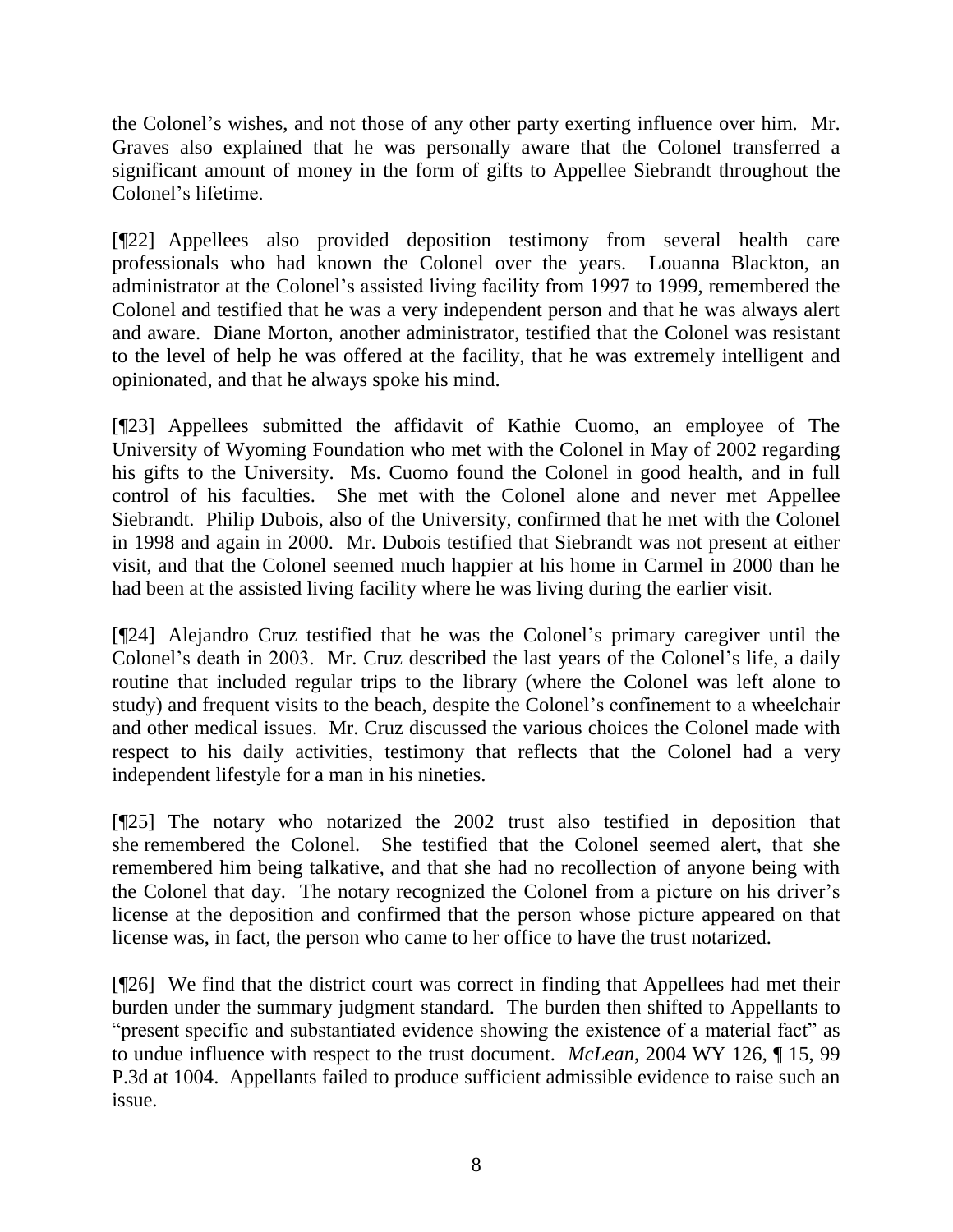[¶27] Appellants produced the sworn testimony of Paul J. Barulich, an attorney who met with the Colonel at the assisted care facility in 1998 and reviewed the Colonel"s estate documents. Mr. Barulich testified that Appellee Siebrandt was visibly upset that the Colonel was meeting with a lawyer without Siebrandt"s knowledge and that the Colonel refused to see Mr. Barulich after their initial meeting. When Mr. Barulich was able to gain admittance to see him, the Colonel remained in bed, refused to look at him, and repeatedly told him to "go away." Mr. Barulich also testified that Siebrandt was in the room during that visit. However, Appellees produced a letter from the Colonel addressed to Mr. Barulich that requested the return of his papers and ordered Mr. Barulich not to complete any work on the Colonel"s behalf. Appellees have also produced the testimony of Trustee Charles Graves that he investigated Mr. Barulich"s concerns, that the State of California conducted an independent investigation, and that his concerns about the matter were allayed. Mr. Graves testified that he traveled to California to meet with the Colonel, that he met with the Colonel alone, and that the Colonel explained his displeasure with Mr. Barulich. Mr. Graves then sent Mr. Barulich a letter explaining that he had investigated the matter and informing Mr. Barulich that the Colonel did not wish to receive any further communication from him, and that the Colonel did not intend to pay the bill he received, as he did not believe he had contracted with Mr. Barulich for any billable work.

[¶28] In addition to Mr. Barulich"s testimony, Appellants have produced photocopies of reams of correspondence from the Colonel to various people, most of which is illegible. Appellants provided typed versions of these hand-written letters, but failed to give any reason such transcriptions would be admissible in court. This Court does not know who transcribed the letters, and from the limited number of phrases legible to us, it is obvious the transcriptions contain multiple errors and do not accurately reflect the contents of the letters themselves. We have reviewed the portions of the letters that can be deciphered and they show, at best, that the Colonel and William Siebrandt had a problematic relationship over the course of many years. Nothing in these letters in any way proves or disproves the allegations of undue influence with respect to the 2002 trust instrument.

[¶29] Appellants also point to a number of gifts from the Colonel to William Siebrandt in the last years of the Colonel"s life. The record shows, however, that the Colonel was in the habit of making large gifts to Siebrandt over the course of his life. An examination of the Colonel"s net worth at the time shows that, while the gifts were substantial (sometimes approaching a million dollars at a time), the Colonel"s net worth at that time ranged between \$50 and \$100 million. Gifts of 1% of the Colonel"s total estate to his primary caretaker and closest friend are not unusual or out of character enough to serve as convincing evidence that his will was overthrown.

[¶30] "In ruling on a motion for summary judgment, the judge must view the evidence presented through the prism of the substantive evidentiary burden." *Bitker v. First Nat'l*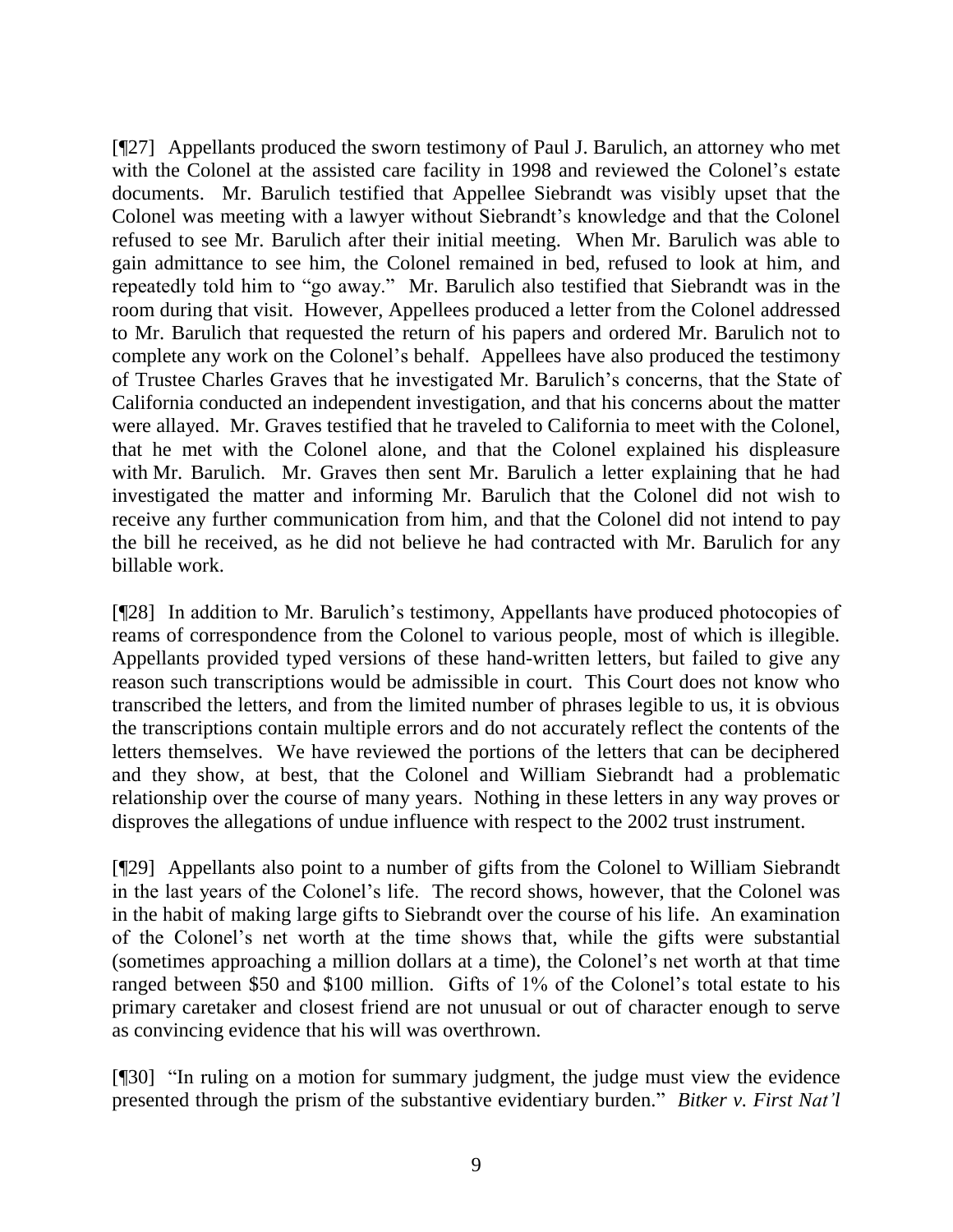*Bank in Evanston*, 2004 WY 114, ¶ 11, 98 P.3d 853, 855-56 (Wyo. 2004) (internal citation and quotation marks omitted). "Clear proof of undue influence is required to render a will voidable." *Loomis*, 810 P.2d at 128 (quoting *Macaraeg v. Wilson*, 749 P.2d 272, 277 (Wyo. 1988)). Given the state of the evidence discussed above, *see supra* ¶¶ 16-29, Appellants have failed to raise an issue as to at least three of the factors required to show undue influence. Appellants have failed to make any showing that the Colonel was in a condition that permitted subversion of his will. They have further failed to show that there was activity on the part of Siebrandt or Zarate with respect to the trust instrument.

> It is not sufficient to show that a party benefited by a will had the motive and the opportunity to exert such influence but there must be evidence that he did exert it and did so control the actions of the testator that the instrument is not really the will of the testator.

*Estate of Draper*, 374 P.2d 425, 431-32 (Wyo. 1962). There is no evidence that either of them unduly profited as beneficiary under the trust. Siebrandt, who arranged for the Colonel"s continued care and was his closest companion in the last years of his life, inherited the Colonel"s house and enough securities to bring the bequest to a capped total value of \$1.5 million. The majority of the Colonel's assets were bequeathed to various charities and individuals, with his residual estate going to the University of Wyoming, of which he had long been a benefactor. Zarate is not a beneficiary under the trust.

[¶31] Appellants are at a disadvantage in this litigation, in part because none of them had seen or had regular contact with the Colonel for more than 30 years. Appellees, on the other hand, had visited the Colonel regularly (some daily) in his last years, and they were able to provide evidence accordingly. Appellants have not provided enough evidence to raise a material fact with regard to undue influence.

# **3.** *Forgery*

[¶32] Appellants also attack the 2002 trust on the basis that the Colonel"s signature on the document is a forgery. The Colonel"s signature on that trust is notarized. Under Wyo. Stat. Ann. § 32-1-107 (LexisNexis 2007), "the certificate of a notary public over his hand and official seal, shall be received as presumptive evidence of the facts contained in such certificate; provided, that any person interested as a party to a suit may contradict, by other evidence, the certificate of a notary public." "Cases considering this provision have applied the well-settled rule that, to rebut the presumption that the facts contained in the notary"s certification are true, the challenging party must provide cogent, clear and convincing evidence of their falsity." *Wayt v. Urbigkit*, 2007 WY 34, ¶ 11, 152 P.3d 1057, 1060 (Wyo. 2007).